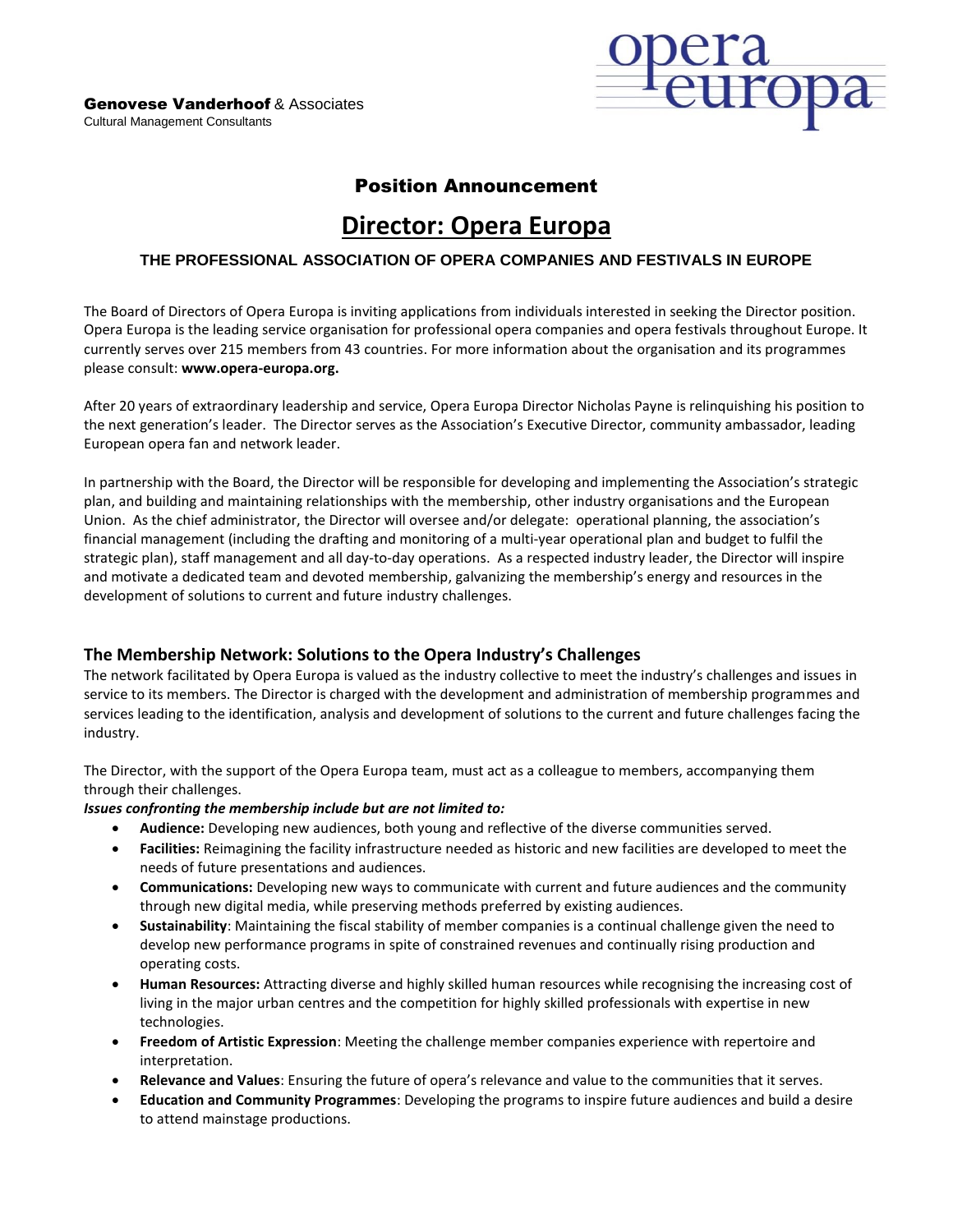## **Position and Responsibilities**

## **Association Director**

The Director is an association manager who leads an effective, efficient and financially responsible membership organisation. The Director is responsible to manage a process that continually assesses the membership's needs, ensuring that the services and programmes Opera Europa administers meet those needs and offers good value.

## **Summary of Responsibilities**

Reporting to the Board of Directors, the Director's primary responsibility is to work with the Board to fulfil the mission of the association and to work with the Board and Staff in creating, implementing and monitoring a new strategic plan to achieve tactical and long-term objectives for the membership. To this end the Director leads and works in close collaboration with the General Manager, the principal operational manager reporting to the Director.

Currently, The General Manager is the one direct report to the Director. Reporting to the General Manager are 4 full-time staff and 2 contracted workers. It is expected that the Director will evaluate the current organisation and develop a reporting structure that will facilitate the optimum operating organisation. The operating budget of 600.000€ funds the membership programmes, services and administrative overhead of the association. The bulk of operating revenues comes from the membership's fees. OperaVision runs on an additional budget co-funded by the member partners and the European Union's Creative Europe programme.

The Director will liaise with government, the industry, industry supporters and community groups.

## **The Director of Opera Europa oversees the following:**

#### *Organisational Management*

- Oversee the effective management of the association and ensure its long-term viability and growth.
- Work collaboratively with the General Manager to ensure the programmes and services are effective and efficiently managed while ensuring the organisation's financial stability.
- Ensure delivery of quality programme activity, attending to exceptional experience for all members.
- Hire, retain and nurture staff with the aim of fostering professionalism, diversity, equity, and inclusion and support ongoing efforts to make necessary and important progress.

#### *Executive Strategy and Board Leadership*

- Initiate an ongoing Strategic Planning Process in partnership with the Board of Directors to develop the association's strategic priorities. Develop programmes and membership services to implement the approved strategies. Set and achieve goals for the measurement of success. Annually assess and review association programmes, membership services and tactics.
- Work closely with the Board to meet the membership's needs and build a stronger and engaged membership.

#### *Financial Leadership*

- Actively identify and cultivate revenue sources needed to finance programmes and services, including fundraising and European funding opportunities.
- Develop organisational budgets and lead all operational planning with key staff and Board Committees.
- Meet financial goals through membership fees and other potential income and expense management.
- Maintain high standards of financial management and reporting.

#### *External Relations and Community Engagement*

- Foster the relationships built with sister organisations Opera America and Ópera Latinoamérica, with partner organisations FEDORA, IAMA, OMAI, and with lobby organisations Culture Action Europe and Pearle
- Develop opportunities for collaboration and partnerships, positioning Opera Europa as a cooperative leader within the Opera Industry
- Represent Opera Europa as an engaging and inspirational public spokesperson, leader of the membership and face of the industry.